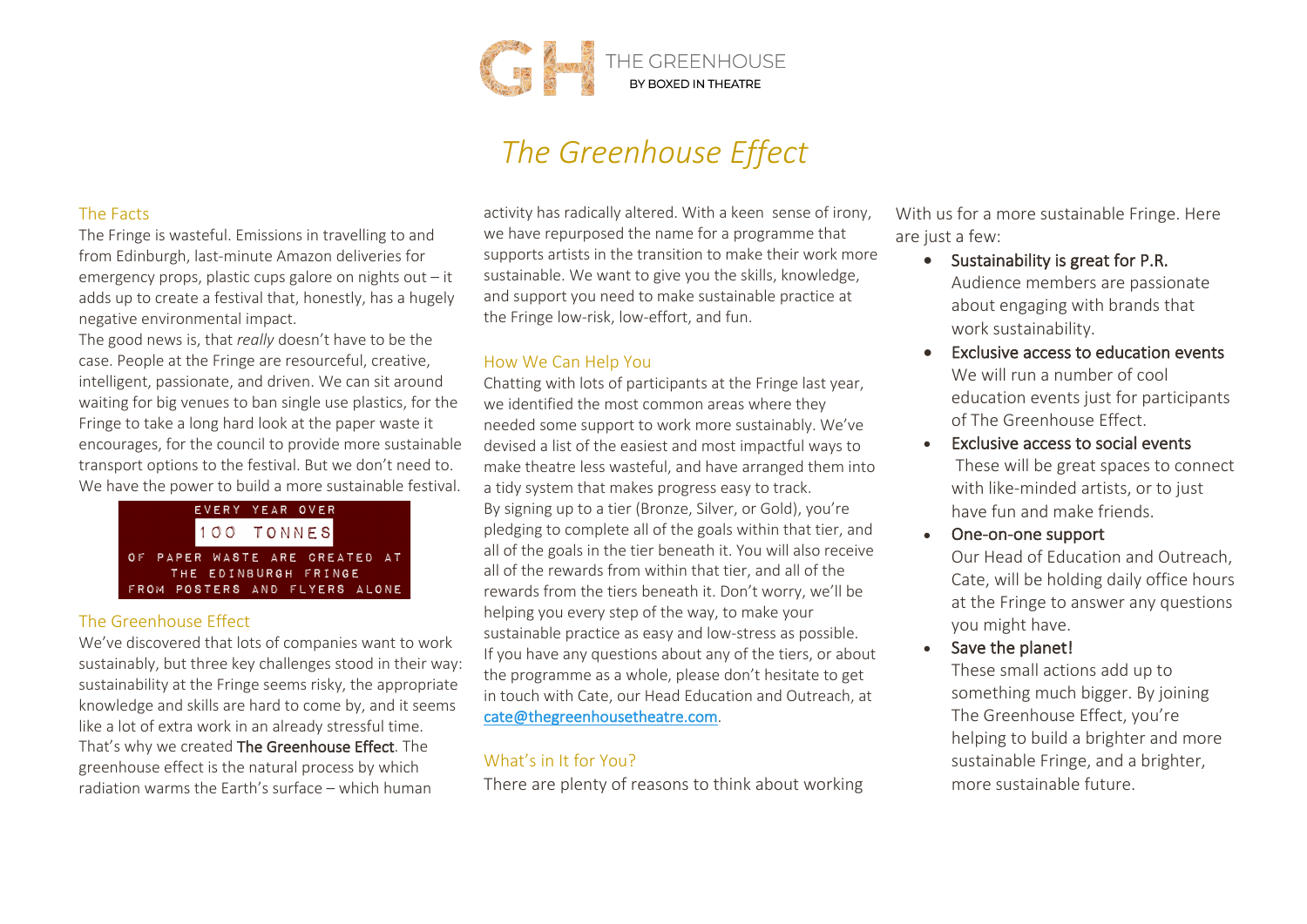

# *The Greenhouse Effect – Goals*

# Bronze

#### Marketing

- Take a photo: Take pictures of flyers offered to you rather than taking the physical copy.
- External sustainability report: Make a one-page report of the steps you are taking to make your production more sustainable available on your website or social media platforms.
- Move marketing online: Increase social media presence by creating content on at least four different platforms.

#### Creative

- Material afterlife: Reuse, donate, or recycle all props, costumes, and set.
- Turn off tech: Switch off all technical equipment when not in use.
- Battery disposal: Recycle all batteries used. We'll be sharing a list of battery recycling points in central Edinburgh.

#### Social

- Internal sustainability report: Distribute a monthly sustainability report to everyone involved in your production and ask for feedback on further steps that can be taken.
- Individual sustainability: Make everyone involved in your production aware of the steps they can take to live more sustainably during the Fringe (see our *Individual Actions* document for more info).

# Silver

*To achieve the Silver level, you must meet all of the Bronze targets, plus -*

# Marketing

- Take a Photo graphics (with Staging Change): On all printed flyers, include graphics that encourage people to recycle them or take a photo (available from Staging Change at this link).
- Reduce paper waste: Reduce printed publicity material by 50%.
- Recyclable paper: Printed publicity material should be recyclable (gloss level, etc. can affect this).

#### **Creative**

- Water-based paint: Use water-based paints in all set painting etc.
- PVC: Avoid buying new PVC or other petroleum-based building materials.
- Reused materials: Source 50% of your props/costumes/set second-hand.

#### Social

- Learn and support: As a group, attend at least one production or event centred around the environment. Post about sustainability-themed shows and events on our Greenhouse Effect Facebook page!
- Reusable vessels: If your venue offers food or drinks, encourage audience members to bring reusable vessels on your social media.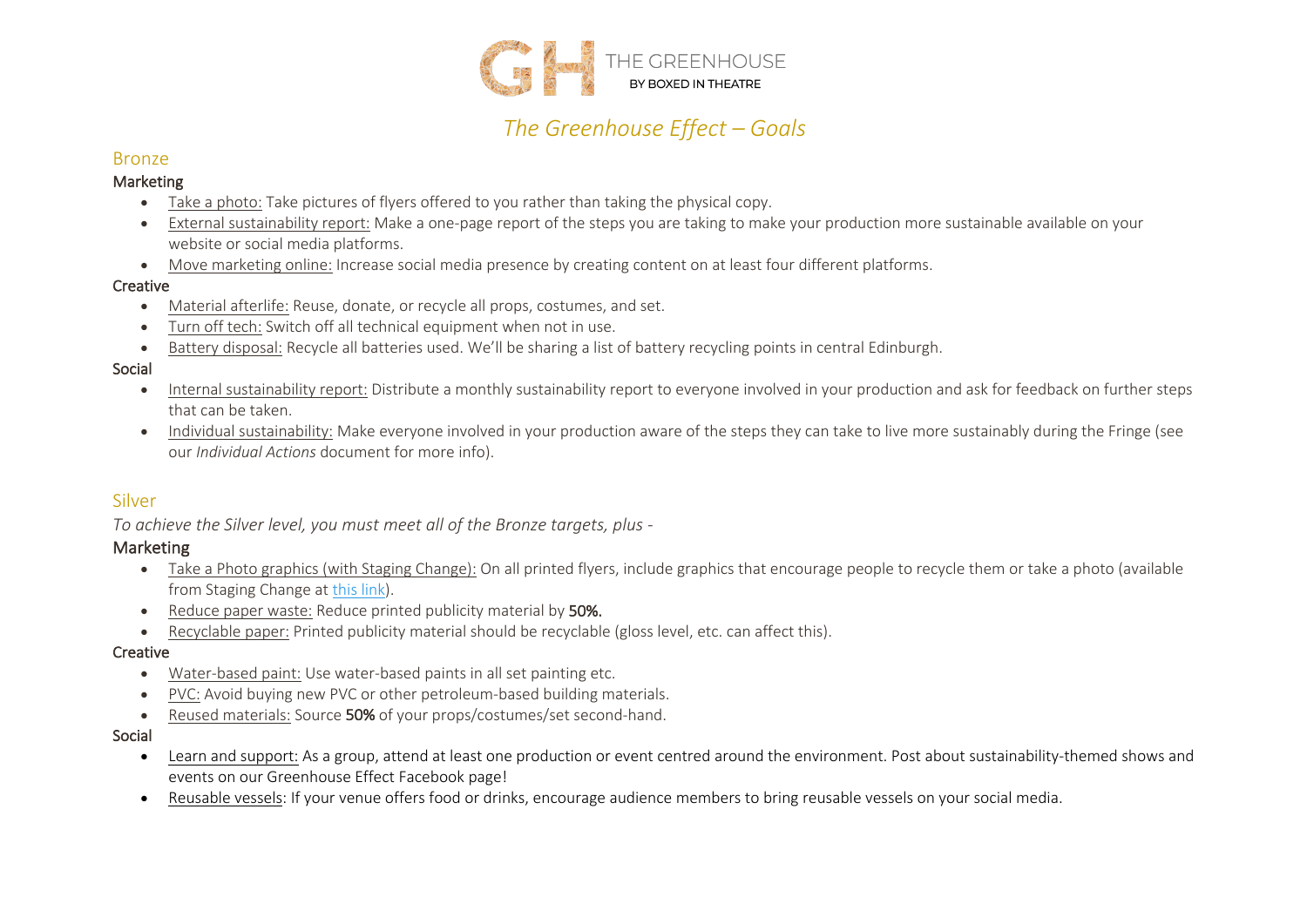

# Gold

*To achieve the Gold level, you must meet all of the Bronze and Silver targets, plus -*

#### Marketing

- Shift away from paper: Spend more money on paperless marketing than you do on printed material.
- Flyer clean-up: Organise or participate in at least two flyer clean-up sessions during your run.
- Recycled printed publicity: Order any printed publicity materials on recycled materials.

# Creative

- Reused materials: Source 75% of your props/costumes/set second-hand. Anything being destroyed onstage must be salvaged or purchased secondhand.
- International shipping: Do not order anything for your production (props/costume/set) that will be shipped internationally.

# Social

- Personal sustainability targets: Create a set of personal sustainability targets for everyone involved with your production to meet during your time at the Fringe (see attached document for ideas!).
- Merchandise: Source merchandise (if applicable) from responsible suppliers.